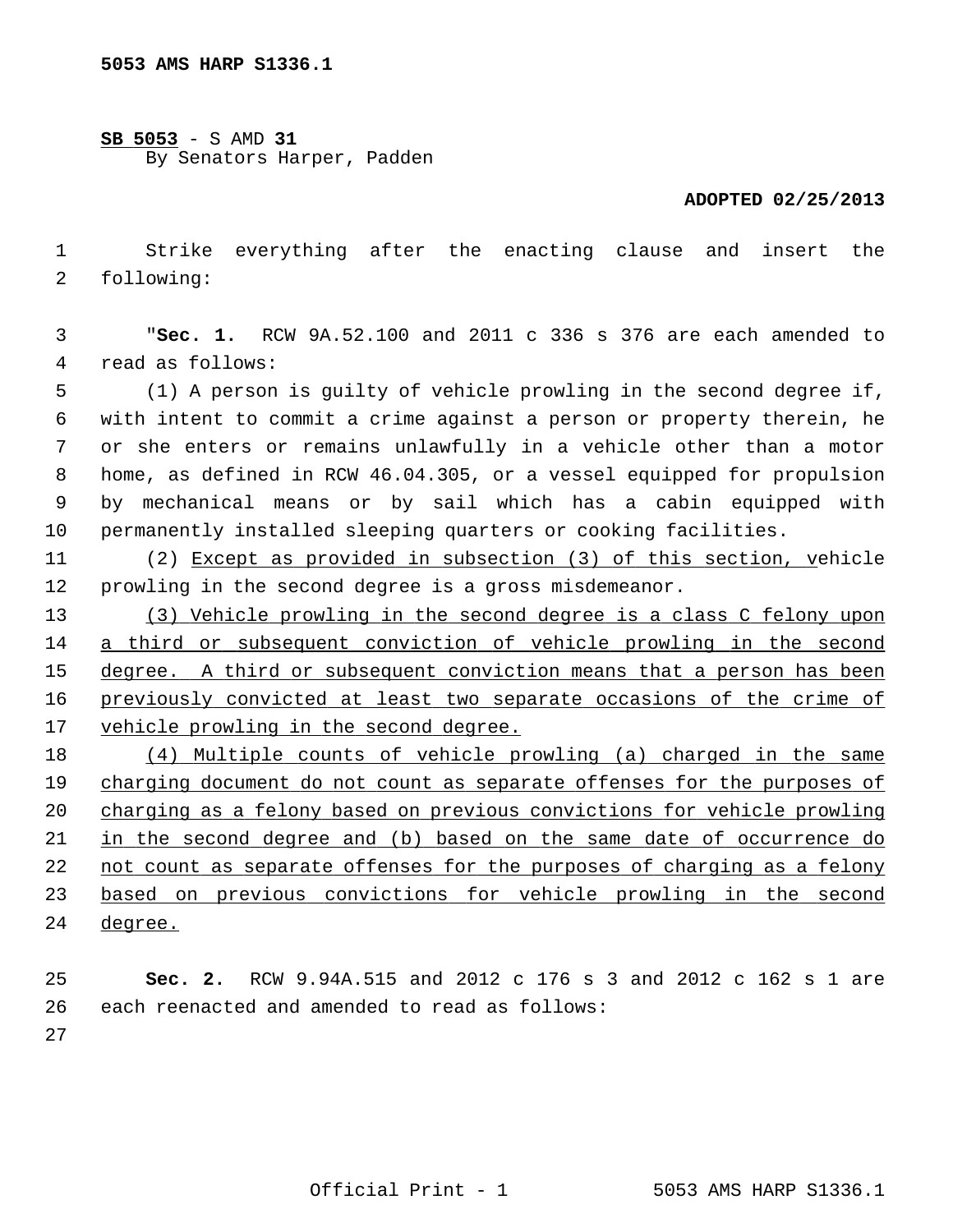| $\mathbf 1$    | TABLE <sub>2</sub>                       |  |
|----------------|------------------------------------------|--|
| $\overline{c}$ | <b>CRIMES INCLUDED WITHIN</b>            |  |
| 3              | EACH SERIOUSNESS LEVEL                   |  |
| 4              | XVI<br><b>Aggravated Murder 1 (RCW)</b>  |  |
| 5              | 10.95.020                                |  |
| 6              | Homicide by abuse (RCW 9A.32.055)<br>XV  |  |
| 7              | Malicious explosion 1 (RCW               |  |
| 8              | 70.74.280(1)                             |  |
| 9              | Murder 1 (RCW 9A.32.030)                 |  |
| 10             | XIV<br>Murder 2 (RCW 9A.32.050)          |  |
| 11             | Trafficking 1 (RCW 9A.40.100(1))         |  |
| 12             | XIII<br>Malicious explosion 2 (RCW)      |  |
| 13             | 70.74.280(2)                             |  |
| 14             | Malicious placement of an explosive 1    |  |
| 15             | (RCW 70.74.270(1))                       |  |
| 16             | Assault 1 (RCW 9A.36.011)<br>XII         |  |
| 17             | Assault of a Child 1 (RCW 9A.36.120)     |  |
| 18             | Malicious placement of an imitation      |  |
| 19             | device 1 (RCW 70.74.272(1)(a))           |  |
| 20             | Promoting Commercial Sexual Abuse        |  |
| 21             | of a Minor (RCW 9.68A.101)               |  |
| 22             | Rape 1 (RCW 9A.44.040)                   |  |
| 23             | Rape of a Child 1 (RCW 9A.44.073)        |  |
| 24             | Trafficking 2 (RCW 9A.40.100(2))         |  |
| 25             | Manslaughter 1 (RCW 9A.32.060)<br>XI     |  |
| 26             | Rape 2 (RCW 9A.44.050)                   |  |
| 27             | Rape of a Child 2 (RCW 9A.44.076)        |  |
| 28             | Vehicular Homicide, by being under       |  |
| 29             | the influence of intoxicating liquor     |  |
| 30             | or any drug (RCW 46.61.520)              |  |
| 31             | Child Molestation 1 (RCW 9A.44.083)<br>X |  |
| 32             | Criminal Mistreatment 1 (RCW             |  |
| 33             | 9A.42.020)                               |  |
| 34             | Indecent Liberties (with forcible        |  |
| 35             | compulsion) (RCW                         |  |
| 36             | 9A.44.100(1)(a)                          |  |
|                |                                          |  |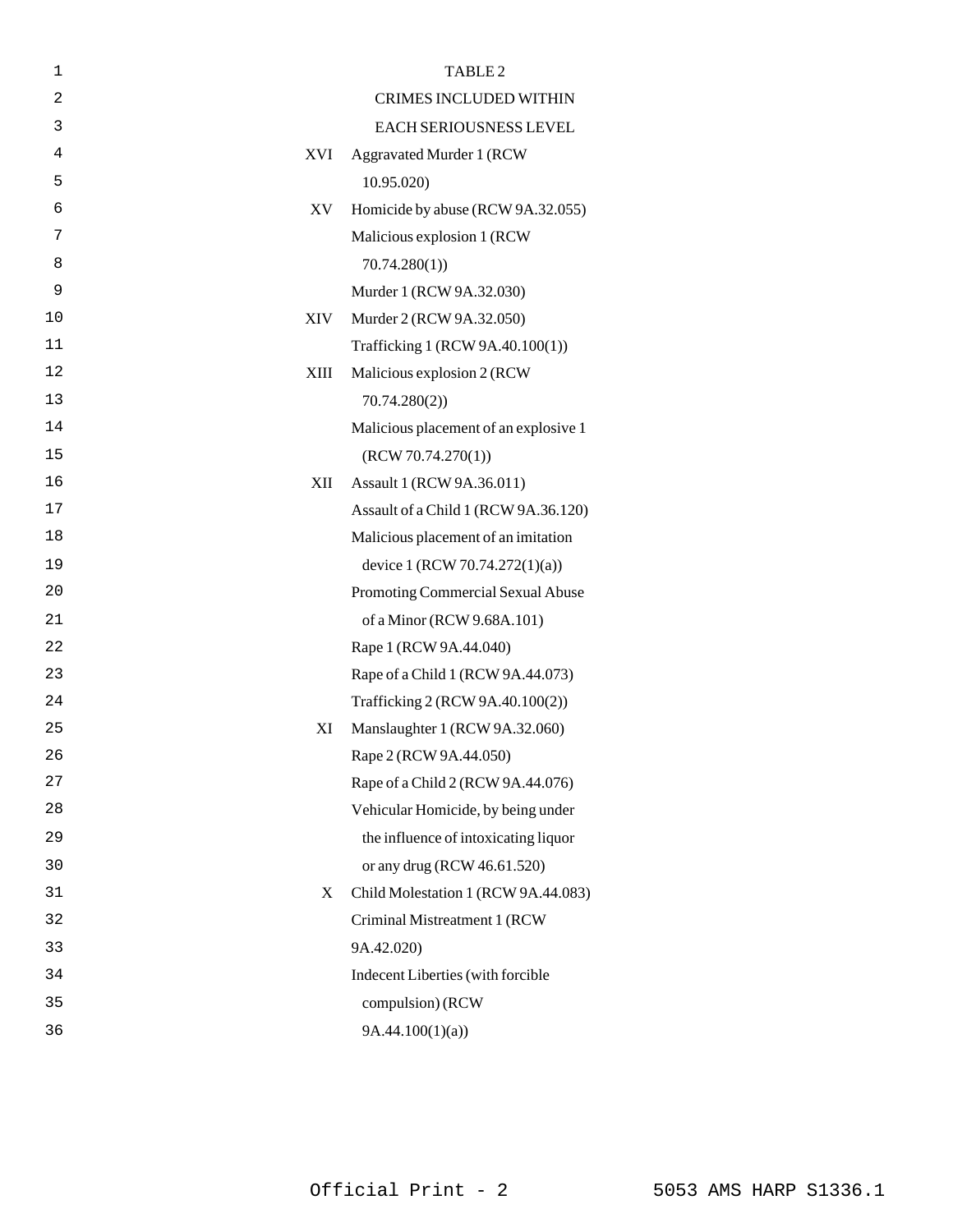| 1  |      | Kidnapping 1 (RCW 9A.40.020)            |
|----|------|-----------------------------------------|
| 2  |      | Leading Organized Crime (RCW            |
| 3  |      | 9A.82.060(1)(a)                         |
| 4  |      | Malicious explosion 3 (RCW              |
| 5  |      | 70.74.280(3)                            |
| 6  |      | <b>Sexually Violent Predator Escape</b> |
| 7  |      | (RCW 9A.76.115)                         |
| 8  | IX   | Abandonment of Dependent Person 1       |
| 9  |      | (RCW 9A.42.060)                         |
| 10 |      | Assault of a Child 2 (RCW 9A.36.130)    |
| 11 |      | Explosive devices prohibited (RCW       |
| 12 |      | 70.74.180)                              |
| 13 |      | Hit and Run--Death (RCW                 |
| 14 |      | 46.52.020(4)(a)                         |
| 15 |      | Homicide by Watercraft, by being        |
| 16 |      | under the influence of intoxicating     |
| 17 |      | liquor or any drug (RCW                 |
| 18 |      | 79A.60.050)                             |
| 19 |      | Inciting Criminal Profiteering (RCW     |
| 20 |      | 9A.82.060(1)(b)                         |
| 21 |      | Malicious placement of an explosive 2   |
| 22 |      | (RCW 70.74.270(2))                      |
| 23 |      | Robbery 1 (RCW 9A.56.200)               |
| 24 |      | Sexual Exploitation (RCW 9.68A.040)     |
| 25 | VIII | Arson 1 (RCW 9A.48.020)                 |
| 26 |      | Commercial Sexual Abuse of a Minor      |
| 27 |      | (RCW 9.68A.100)                         |
| 28 |      | Homicide by Watercraft, by the          |
| 29 |      | operation of any vessel in a            |
| 30 |      | reckless manner (RCW                    |
| 31 |      | 79A.60.050)                             |
| 32 |      | Manslaughter 2 (RCW 9A.32.070)          |
| 33 |      | Promoting Prostitution 1 (RCW           |
| 34 |      | 9A.88.070)                              |
| 35 |      | Theft of Ammonia (RCW 69.55.010)        |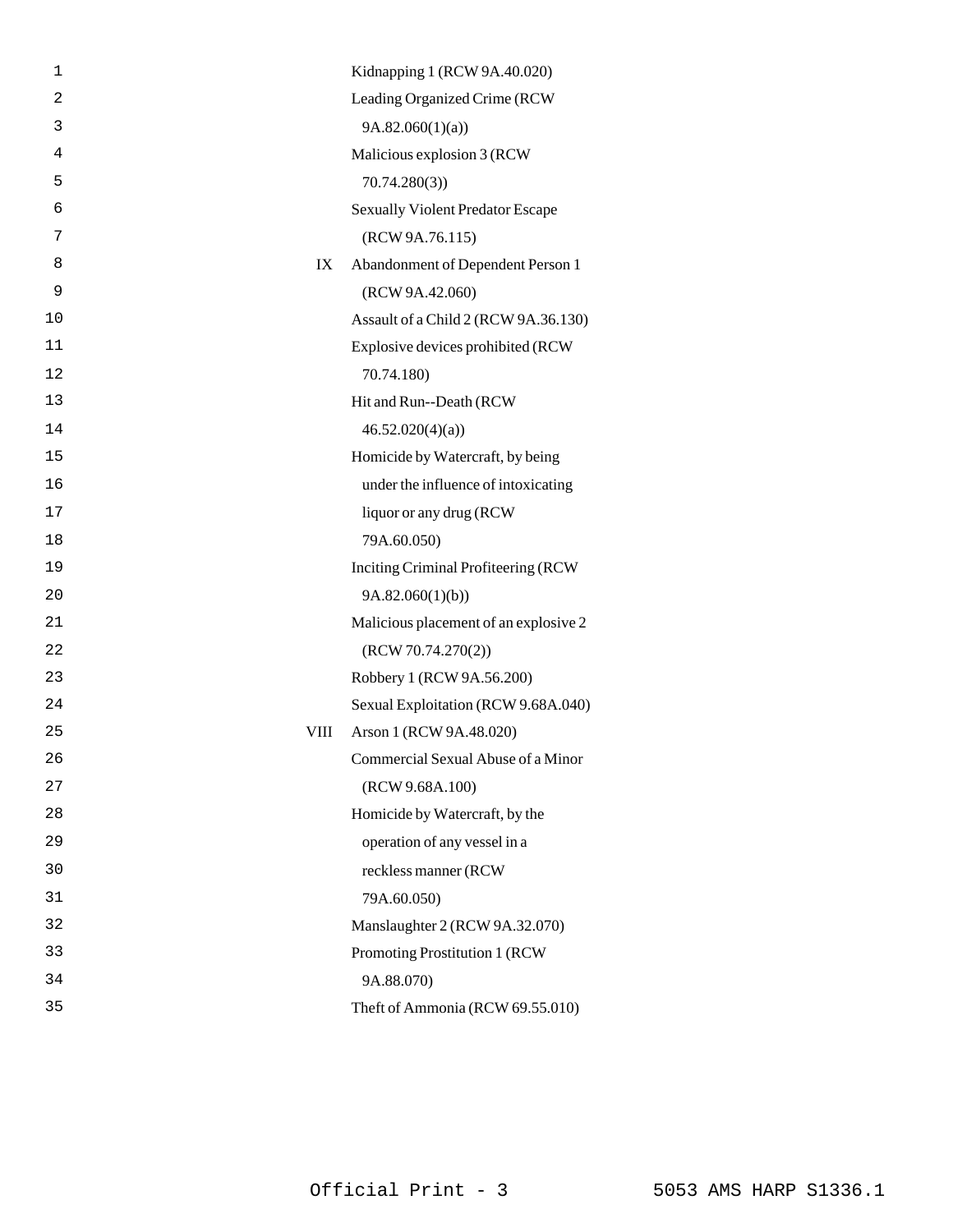| 1  |     | Vehicular Homicide, by the operation    |
|----|-----|-----------------------------------------|
| 2  |     | of any vehicle in a reckless manner     |
| 3  |     | (RCW 46.61.520)                         |
| 4  | VII | Burglary 1 (RCW 9A.52.020)              |
| 5  |     | Child Molestation 2 (RCW 9A.44.086)     |
| 6  |     | Civil Disorder Training (RCW            |
| 7  |     | 9A.48.120)                              |
| 8  |     | Dealing in depictions of minor engaged  |
| 9  |     | in sexually explicit conduct 1          |
| 10 |     | (RCW 9.68A.050(1))                      |
| 11 |     | Drive-by Shooting (RCW 9A.36.045)       |
| 12 |     | Homicide by Watercraft, by disregard    |
| 13 |     | for the safety of others (RCW           |
| 14 |     | 79A.60.050)                             |
| 15 |     | Indecent Liberties (without forcible    |
| 16 |     | compulsion) (RCW 9A.44.100(1)           |
| 17 |     | $(b)$ and $(c)$ )                       |
| 18 |     | Introducing Contraband 1 (RCW           |
| 19 |     | 9A.76.140)                              |
| 20 |     | Malicious placement of an explosive 3   |
| 21 |     | (RCW 70.74.270(3))                      |
| 22 |     | Negligently Causing Death By Use of a   |
| 23 |     | Signal Preemption Device (RCW           |
| 24 |     | 46.37.675)                              |
| 25 |     | Sending, bringing into state depictions |
| 26 |     | of minor engaged in sexually            |
| 27 |     | explicit conduct 1 (RCW                 |
| 28 |     | 9.68A.060(1)                            |
| 29 |     | Unlawful Possession of a Firearm in     |
| 30 |     | the first degree $(RCW 9.41.040(1))$    |
| 31 |     | Use of a Machine Gun in Commission      |
| 32 |     | of a Felony (RCW 9.41.225)              |
| 33 |     | Vehicular Homicide, by disregard for    |
| 34 |     | the safety of others (RCW               |
| 35 |     | 46.61.520)                              |
| 36 | VI  | Bail Jumping with Murder 1 (RCW         |
| 37 |     | 9A.76.170(3)(a)                         |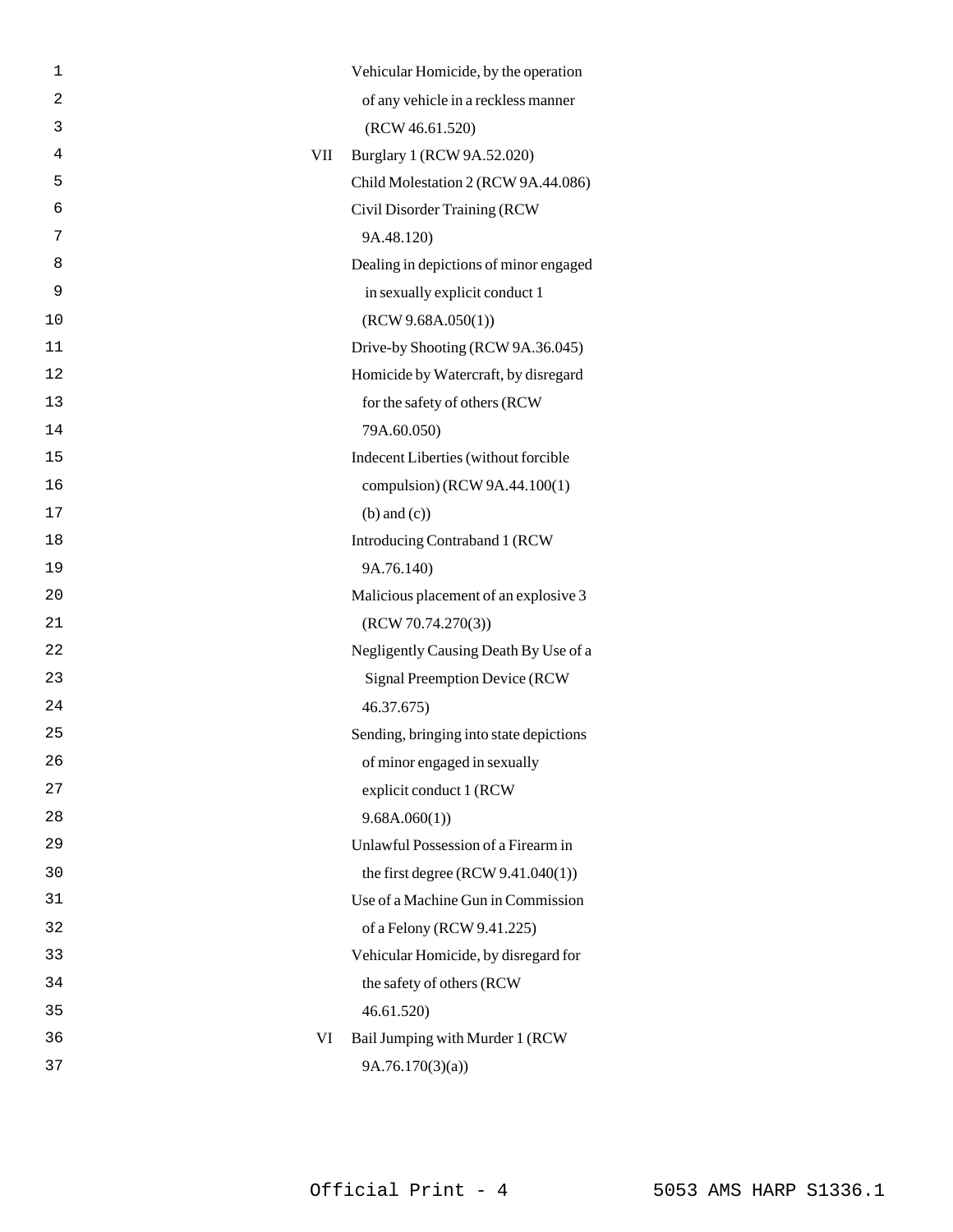| 1              |   | Bribery (RCW 9A.68.010)              |
|----------------|---|--------------------------------------|
| $\overline{c}$ |   | Incest 1 (RCW 9A.64.020(1))          |
| 3              |   | Intimidating a Judge (RCW 9A.72.160) |
| 4              |   | Intimidating a Juror/Witness (RCW)   |
| 5              |   | 9A.72.110, 9A.72.130)                |
| 6              |   | Malicious placement of an imitation  |
| 7              |   | device 2 (RCW 70.74.272(1)(b))       |
| 8              |   | Possession of Depictions of a Minor  |
| 9              |   | <b>Engaged in Sexually Explicit</b>  |
| 10             |   | Conduct 1 (RCW 9.68A.070(1))         |
| 11             |   | Rape of a Child 3 (RCW 9A.44.079)    |
| 12             |   | Theft of a Firearm (RCW 9A.56.300)   |
| 13             |   | Unlawful Storage of Ammonia (RCW     |
| 14             |   | 69.55.020)                           |
| 15             | V | Abandonment of Dependent Person 2    |
| 16             |   | (RCW 9A.42.070)                      |
| 17             |   | Advancing money or property for      |
| 18             |   | extortionate extension of credit     |
| 19             |   | (RCW 9A.82.030)                      |
| 20             |   | Bail Jumping with class A Felony     |
| 21             |   | (RCW 9A.76.170(3)(b))                |
| 22             |   | Child Molestation 3 (RCW 9A.44.089)  |
| 23             |   | Criminal Mistreatment 2 (RCW         |
| 24             |   | 9A.42.030)                           |
| 25             |   | Custodial Sexual Misconduct 1 (RCW   |
| 26             |   | 9A.44.160)                           |
| 27             |   | Dealing in Depictions of Minor       |
| 28             |   | <b>Engaged in Sexually Explicit</b>  |
| 29             |   | Conduct 2 (RCW 9.68A.050(2))         |
| 30             |   | Domestic Violence Court Order        |
| 31             |   | Violation (RCW 10.99.040,            |
| 32             |   | 10.99.050, 26.09.300, 26.10.220,     |
| 33             |   | 26.26.138, 26.50.110, 26.52.070,     |
| 34             |   | or 74.34.145)                        |
| 35             |   | Driving While Under the Influence    |
| 36             |   | (RCW 46.61.502(6))                   |
| 37             |   | Extortion 1 (RCW 9A.56.120)          |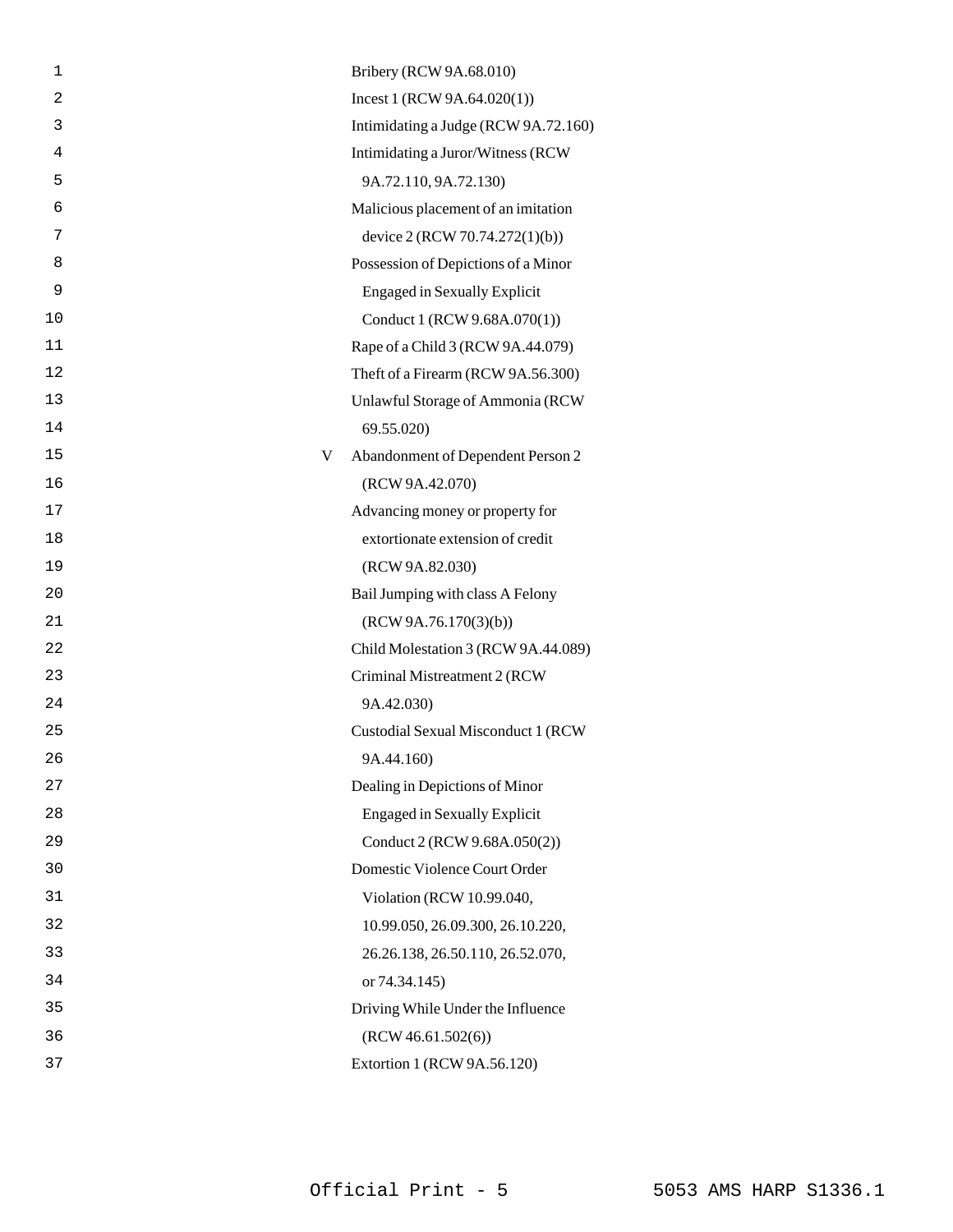| 1              | Extortionate Extension of Credit (RCW   |
|----------------|-----------------------------------------|
| $\overline{2}$ | 9A.82.020)                              |
| 3              | <b>Extortionate Means to Collect</b>    |
| 4              | <b>Extensions of Credit (RCW</b>        |
| 5              | 9A.82.040)                              |
| 6              | Incest 2 (RCW 9A.64.020(2))             |
| 7              | Kidnapping 2 (RCW 9A.40.030)            |
| 8              | Perjury 1 (RCW 9A.72.020)               |
| 9              | Persistent prison misbehavior (RCW      |
| 10             | 9.94.070)                               |
| 11             | Physical Control of a Vehicle While     |
| 12             | Under the Influence (RCW                |
| 13             | 46.61.504(6)                            |
| 14             | Possession of a Stolen Firearm (RCW     |
| 15             | 9A.56.310)                              |
| 16             | Rape 3 (RCW 9A.44.060)                  |
| 17             | Rendering Criminal Assistance 1         |
| 18             | (RCW 9A.76.070)                         |
| 19             | Sending, Bringing into State Depictions |
| 20             | of Minor Engaged in Sexually            |
| 21             | Explicit Conduct 2 (RCW                 |
| 22             | 9.68A.060(2))                           |
| 23             | Sexual Misconduct with a Minor 1        |
| 24             | (RCW 9A.44.093)                         |
| 25             | <b>Sexually Violating Human Remains</b> |
| 26             | (RCW 9A.44.105)                         |
| 27             | <b>Stalking (RCW 9A.46.110)</b>         |
| 28             | Taking Motor Vehicle Without            |
| 29             | Permission 1 (RCW 9A.56.070)            |
| 30             | Vehicle Prowling 2 (third or            |
| 31             | subsequent offense) (RCW                |
| 32             | 9A.52.100(3)                            |
| 33<br>IV       | Arson 2 (RCW 9A.48.030)                 |
| 34             | Assault 2 (RCW 9A.36.021)               |
| 35             | Assault 3 (of a Peace Officer with a    |
| 36             | Projectile Stun Gun) (RCW               |
| 37             | 9A.36.031(1)(h)                         |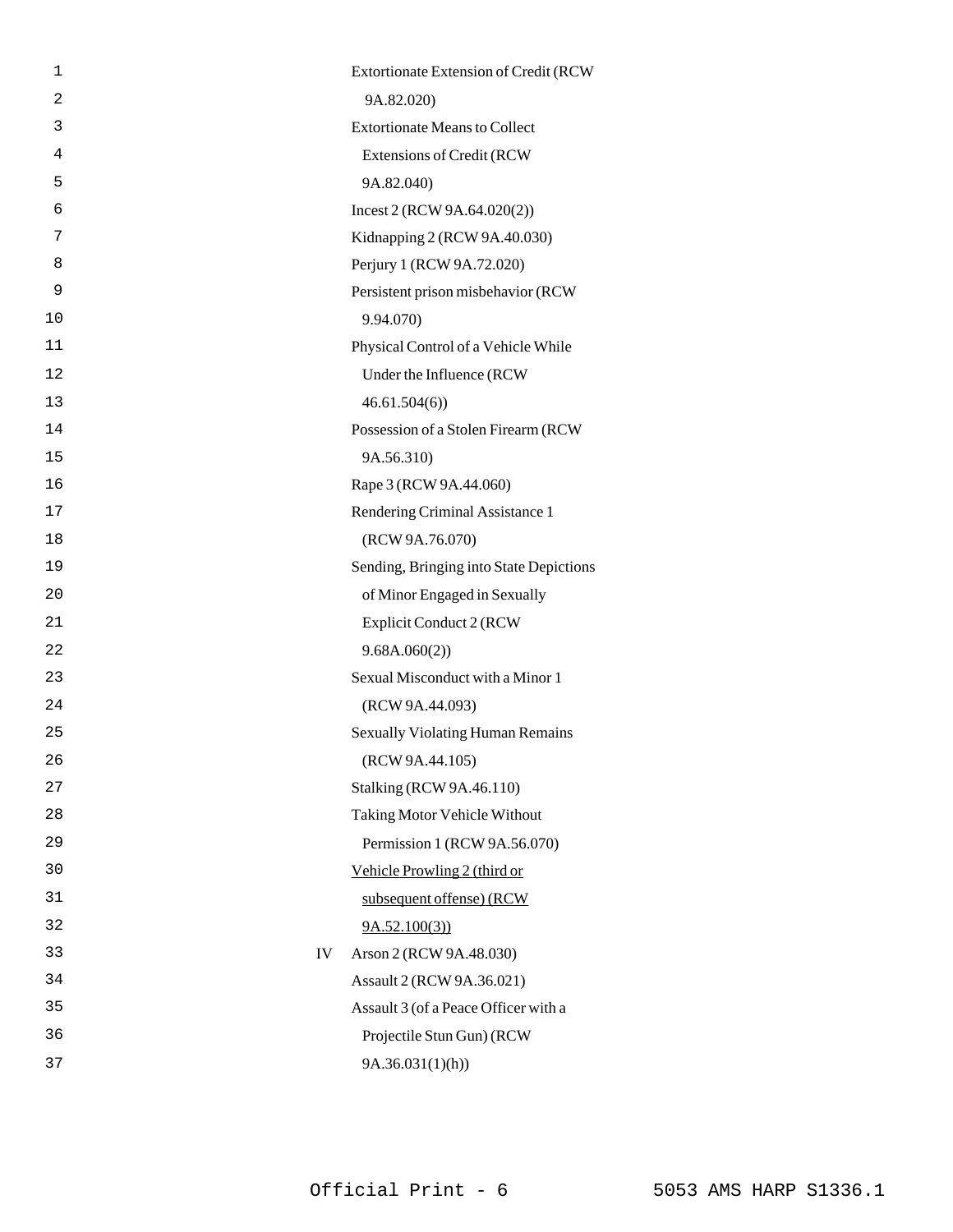| 1              | Assault by Watercraft (RCW             |
|----------------|----------------------------------------|
| $\overline{2}$ | 79A.60.060)                            |
| 3              | Bribing a Witness/Bribe Received by    |
| 4              | Witness (RCW 9A.72.090,                |
| 5              | 9A.72.100)                             |
| 6              | Cheating 1 (RCW 9.46.1961)             |
| 7              | Commercial Bribery (RCW 9A.68.060)     |
| 8              | Counterfeiting (RCW 9.16.035(4))       |
| 9              | Endangerment with a Controlled         |
| 10             | Substance (RCW 9A.42.100)              |
| 11             | Escape 1 (RCW 9A.76.110)               |
| 12             | Hit and Run--Injury (RCW)              |
| 13             | 46.52.020(4)(b)                        |
| 14             | Hit and Run with Vessel--Injury        |
| 15             | Accident (RCW 79A.60.200(3))           |
| 16             | Identity Theft 1 (RCW 9.35.020(2))     |
| 17             | Indecent Exposure to Person Under      |
| 18             | Age Fourteen (subsequent sex           |
| 19             | offense) (RCW 9A.88.010)               |
| 20             | Influencing Outcome of Sporting Event  |
| 21             | (RCW 9A.82.070)                        |
| 22             | Malicious Harassment (RCW              |
| 23             | 9A.36.080)                             |
| 24             | Possession of Depictions of a Minor    |
| 25             | <b>Engaged in Sexually Explicit</b>    |
| 26             | Conduct 2 (RCW 9.68A.070(2))           |
| 27             | <b>Residential Burglary (RCW)</b>      |
| 28             | 9A.52.025)                             |
| 29             | Robbery 2 (RCW 9A.56.210)              |
| 30             | Theft of Livestock 1 (RCW 9A.56.080)   |
| 31             | Threats to Bomb (RCW 9.61.160)         |
| 32             | Trafficking in Stolen Property 1 (RCW  |
| 33             | 9A.82.050)                             |
| 34             | Unlawful factoring of a credit card or |
| 35             | payment card transaction (RCW          |
| 36             | 9A.56.290(4)(b)                        |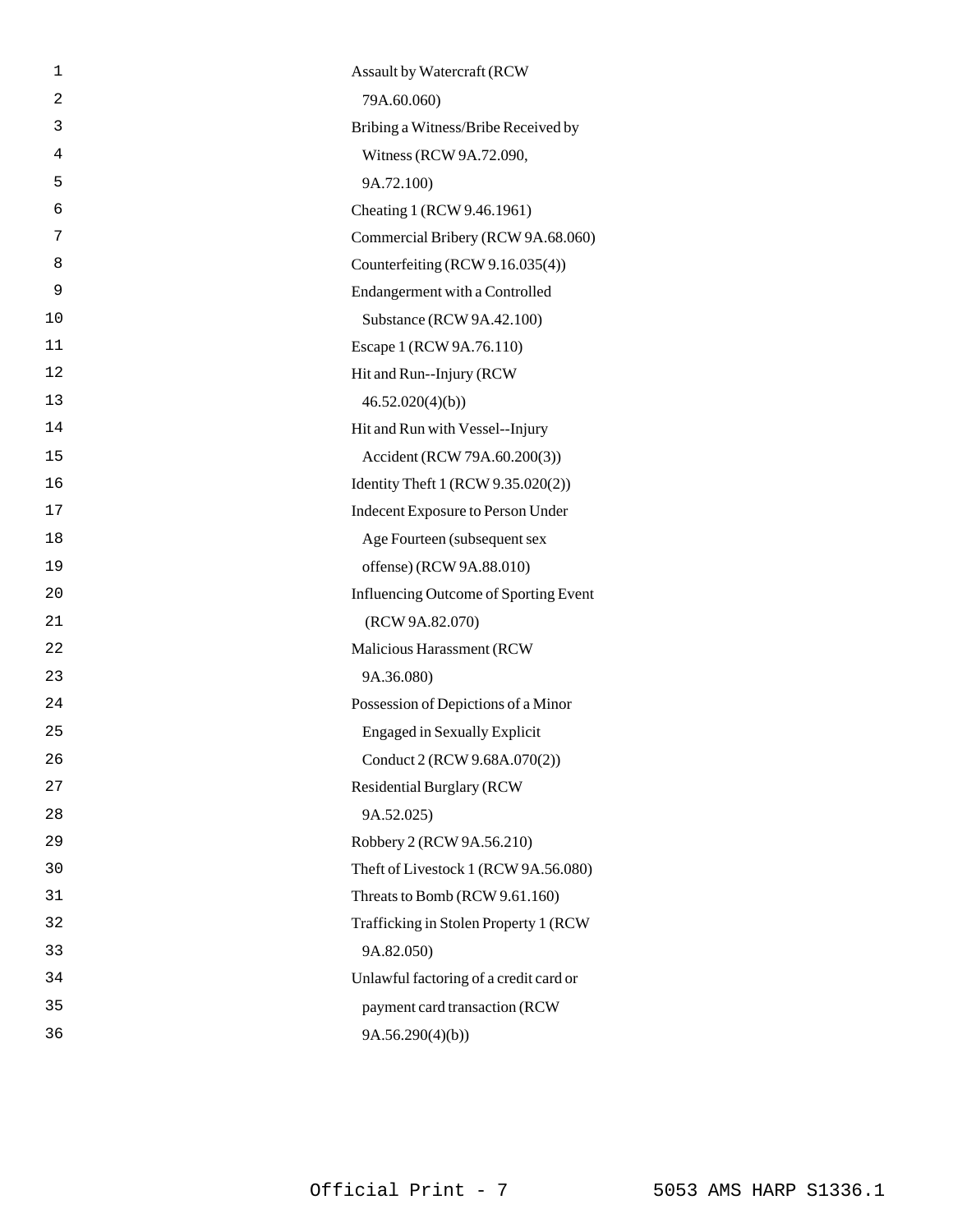| 1              | Unlawful transaction of health           |
|----------------|------------------------------------------|
| $\overline{2}$ | coverage as a health care service        |
| 3              | contractor (RCW 48.44.016(3))            |
| 4              | Unlawful transaction of health           |
| 5              | coverage as a health maintenance         |
| 6              | organization (RCW 48.46.033(3))          |
| 7              | Unlawful transaction of insurance        |
| 8              | business (RCW 48.15.023(3))              |
| 9              | Unlicensed practice as an insurance      |
| 10             | professional (RCW 48.17.063(2))          |
| 11             | Use of Proceeds of Criminal              |
| 12             | Profiteering (RCW 9A.82.080 (1)          |
| 13             | and $(2)$ )                              |
| 14             | Vehicular Assault, by being under the    |
| 15             | influence of intoxicating liquor or      |
| 16             | any drug, or by the operation or         |
| 17             | driving of a vehicle in a reckless       |
| 18             | manner (RCW 46.61.522)                   |
| 19             | Viewing of Depictions of a Minor         |
| 20             | <b>Engaged in Sexually Explicit</b>      |
| 21             | Conduct 1 (RCW 9.68A.075(1))             |
| 22             | Willful Failure to Return from           |
| 23             | Furlough (RCW 72.66.060)                 |
| 24             | Ш<br>Animal Cruelty 1 (Sexual Conduct or |
| 25             | Contact) (RCW 16.52.205(3))              |
| 26             | Assault 3 (Except Assault 3 of a Peace   |
| 27             | Officer With a Projectile Stun           |
| 28             | Gun) (RCW 9A.36.031 except               |
| 29             | subsection $(1)(h)$ )                    |
| 30             | Assault of a Child 3 (RCW 9A.36.140)     |
| 31             | Bail Jumping with class B or C Felony    |
| 32             | (RCW 9A.76.170(3)(c))                    |
| 33             | Burglary 2 (RCW 9A.52.030)               |
| 34             | Communication with a Minor for           |
| 35             | <b>Immoral Purposes (RCW)</b>            |
| 36             | 9.68A.090)                               |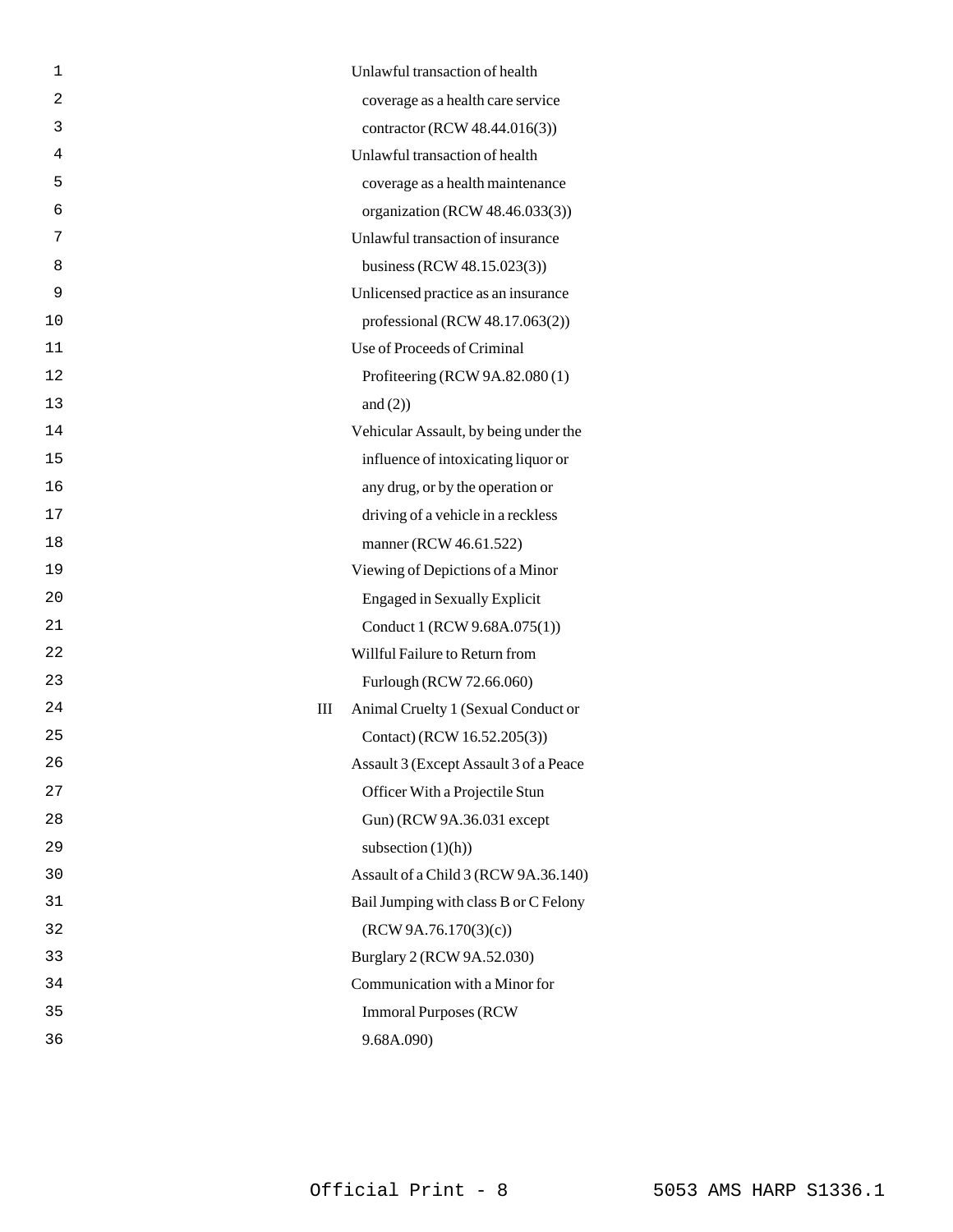| 1              | Criminal Gang Intimidation (RCW               |
|----------------|-----------------------------------------------|
| $\overline{2}$ | 9A.46.120)                                    |
| 3              | Custodial Assault (RCW 9A.36.100)             |
| 4              | Cyberstalking (subsequent conviction          |
| 5              | or threat of death) (RCW                      |
| 6              | 9.61.260(3)                                   |
| 7              | Escape 2 (RCW 9A.76.120)                      |
| 8              | Extortion 2 (RCW 9A.56.130)                   |
| 9              | Harassment (RCW 9A.46.020)                    |
| 10             | Intimidating a Public Servant (RCW            |
| 11             | 9A.76.180)                                    |
| 12             | Introducing Contraband 2 (RCW                 |
| 13             | 9A.76.150)                                    |
| 14             | Malicious Injury to Railroad Property         |
| 15             | (RCW 81.60.070)                               |
| 16             | Mortgage Fraud (RCW 19.144.080)               |
| 17             | <b>Negligently Causing Substantial Bodily</b> |
| 18             | Harm By Use of a Signal                       |
| 19             | Preemption Device (RCW                        |
| 20             | 46.37.674)                                    |
| 21             | Organized Retail Theft 1 (RCW                 |
| 22             | 9A.56.350(2)                                  |
| 23             | Perjury 2 (RCW 9A.72.030)                     |
| 24             | Possession of Incendiary Device (RCW          |
| 25             | 9.40.120)                                     |
| 26             | Possession of Machine Gun or Short-           |
| 27             | Barreled Shotgun or Rifle (RCW                |
| 28             | 9.41.190)                                     |
| 29             | Promoting Prostitution 2 (RCW                 |
| 30             | 9A.88.080)                                    |
| 31             | Retail Theft with Extenuating                 |
| 32             | Circumstances 1 (RCW                          |
| 33             | 9A.56.360(2))                                 |
| 34             | Securities Act violation (RCW                 |
| 35             | 21.20.400)                                    |
| 36             | Tampering with a Witness (RCW                 |
| 37             | 9A.72.120)                                    |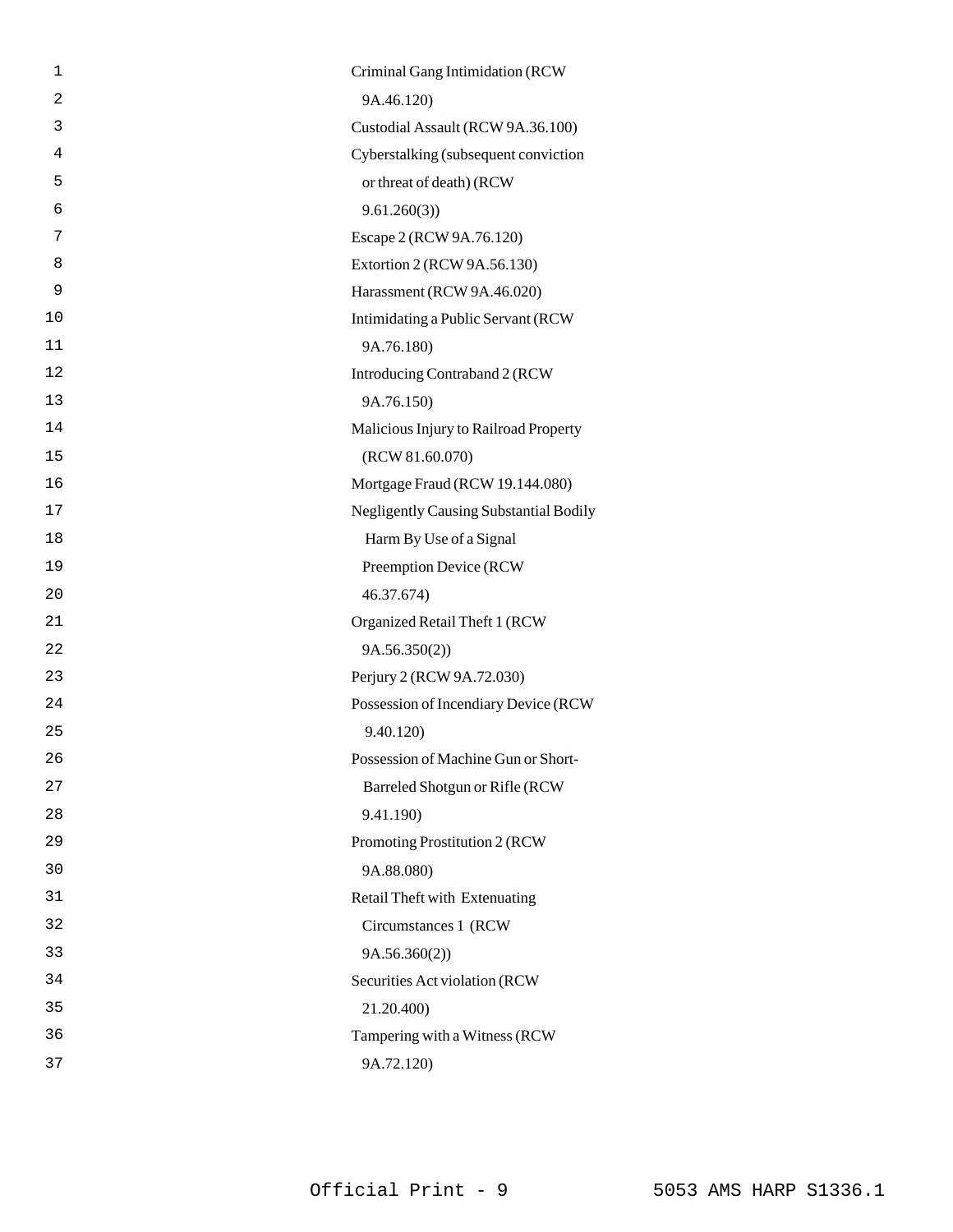| $\mathbf 1$                           | Telephone Harassment (subsequent         |
|---------------------------------------|------------------------------------------|
| $\overline{c}$                        | conviction or threat of death)           |
| 3                                     | (RCW 9.61.230(2))                        |
| 4                                     | Theft of Livestock 2 (RCW 9A.56.083)     |
| 5                                     | Theft with the Intent to Resell 1 (RCW   |
| 6                                     | 9A.56.340(2))                            |
| 7                                     | Trafficking in Stolen Property 2 (RCW    |
| 8                                     | 9A.82.055)                               |
| 9                                     | Unlawful Hunting of Big Game 1           |
| 10                                    | (RCW 77.15.410(3)(b))                    |
| 11                                    | Unlawful Imprisonment (RCW               |
| 12                                    | 9A.40.040)                               |
| 13                                    | Unlawful possession of firearm in the    |
| 14                                    | second degree (RCW 9.41.040(2))          |
| 15                                    | Unlawful Taking of Endangered Fish       |
| 16                                    | or Wildlife 1 (RCW                       |
| 17                                    | 77.15.120(3)(b)                          |
| 18                                    | Unlawful Trafficking in Fish, Shellfish, |
| 19                                    | or Wildlife 1 (RCW                       |
| 20                                    | 77.15.260(3)(b)                          |
| 21                                    | Unlawful Use of a Nondesignated          |
| 22                                    | Vessel (RCW 77.15.530(4))                |
| 23                                    | Vehicular Assault, by the operation or   |
| 24                                    | driving of a vehicle with disregard      |
| 25                                    | for the safety of others (RCW            |
| 26                                    | 46.61.522)                               |
| 27                                    | Willful Failure to Return from Work      |
| 28                                    | Release (RCW 72.65.070)                  |
| 29<br>$\mathop{\mathrm{II}}\nolimits$ | Commercial Fishing Without a License     |
| 30                                    | 1 (RCW 77.15.500(3)(b))                  |
| 31                                    | <b>Computer Trespass 1 (RCW)</b>         |
| 32                                    | 9A.52.110)                               |
| 33                                    | Counterfeiting (RCW 9.16.035(3))         |
| 34                                    | <b>Engaging in Fish Dealing Activity</b> |
| 35                                    | Unlicensed 1 (RCW 77.15.620(3))          |
| 36                                    | <b>Escape from Community Custody</b>     |
| 37                                    | (RCW 72.09.310)                          |
|                                       |                                          |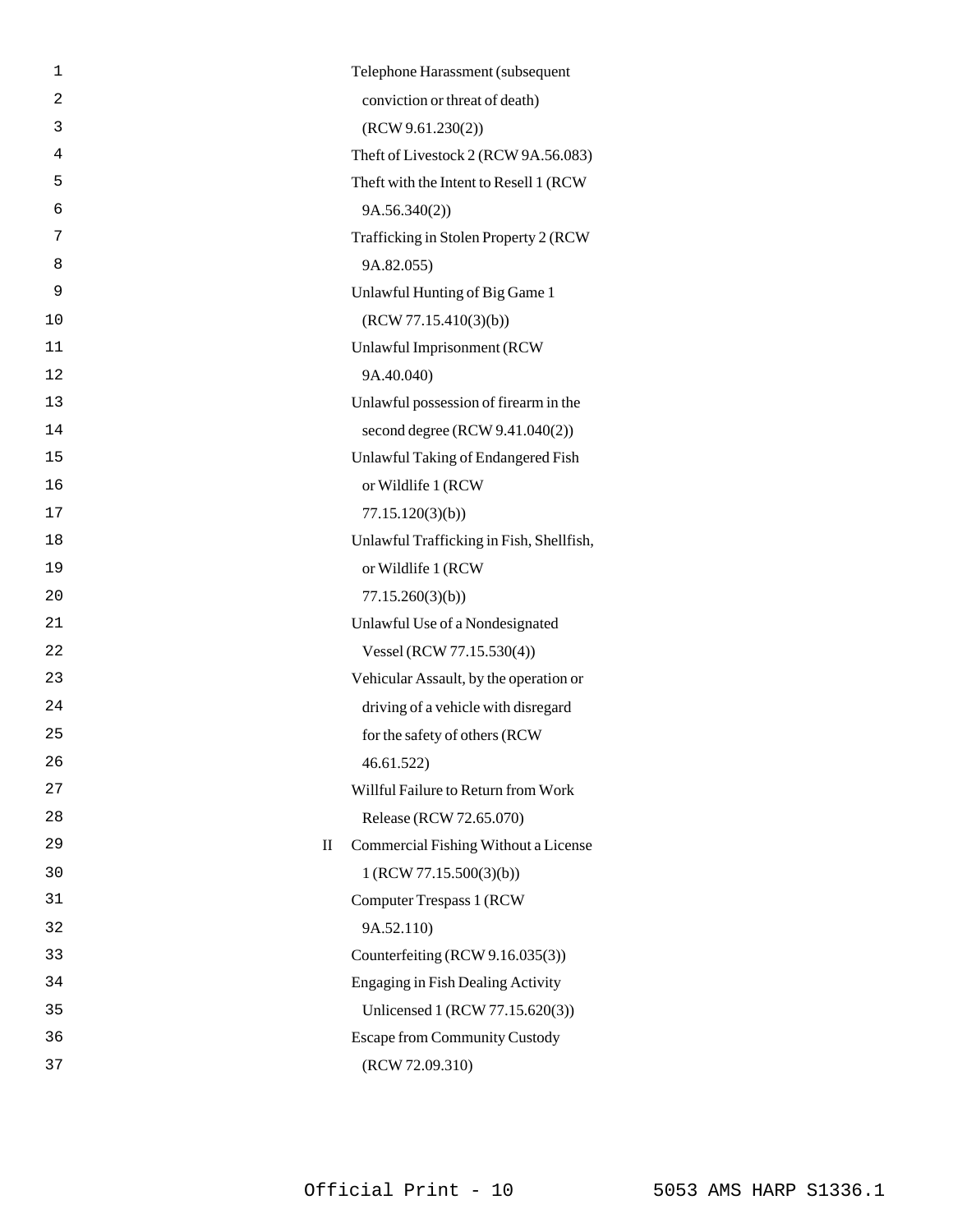| 1  | Failure to Register as a Sex Offender  |
|----|----------------------------------------|
| 2  | (second or subsequent offense)         |
| 3  | (RCW 9A.44.132)                        |
| 4  | Health Care False Claims (RCW          |
| 5  | 48.80.030)                             |
| 6  | Identity Theft 2 (RCW 9.35.020(3))     |
| 7  | <b>Improperly Obtaining Financial</b>  |
| 8  | Information (RCW 9.35.010)             |
| 9  | Malicious Mischief 1 (RCW              |
| 10 | 9A.48.070)                             |
| 11 | Organized Retail Theft 2 (RCW          |
| 12 | 9A.56.350(3)                           |
| 13 | Possession of Stolen Property 1 (RCW   |
| 14 | 9A.56.150)                             |
| 15 | Possession of a Stolen Vehicle (RCW    |
| 16 | 9A.56.068)                             |
| 17 | Retail Theft with Extenuating          |
| 18 | Circumstances 2 (RCW                   |
| 19 | 9A.56.360(3)                           |
| 20 | Theft 1 (RCW 9A.56.030)                |
| 21 | Theft of a Motor Vehicle (RCW          |
| 22 | 9A.56.065)                             |
| 23 | Theft of Rental, Leased, or Lease-     |
| 24 | purchased Property (valued at one      |
| 25 | thousand five hundred dollars or       |
| 26 | more) (RCW 9A.56.096(5)(a))            |
| 27 | Theft with the Intent to Resell 2 (RCW |
| 28 | 9A.56.340(3)                           |
| 29 | Trafficking in Insurance Claims (RCW   |
| 30 | 48.30A.015)                            |
| 31 | Unlawful factoring of a credit card or |
| 32 | payment card transaction (RCW          |
| 33 | 9A.56.290(4)(a)                        |
| 34 | Unlawful Participation of Non-Indians  |
| 35 | in Indian Fishery (RCW                 |
| 36 | 77.15.570(2)                           |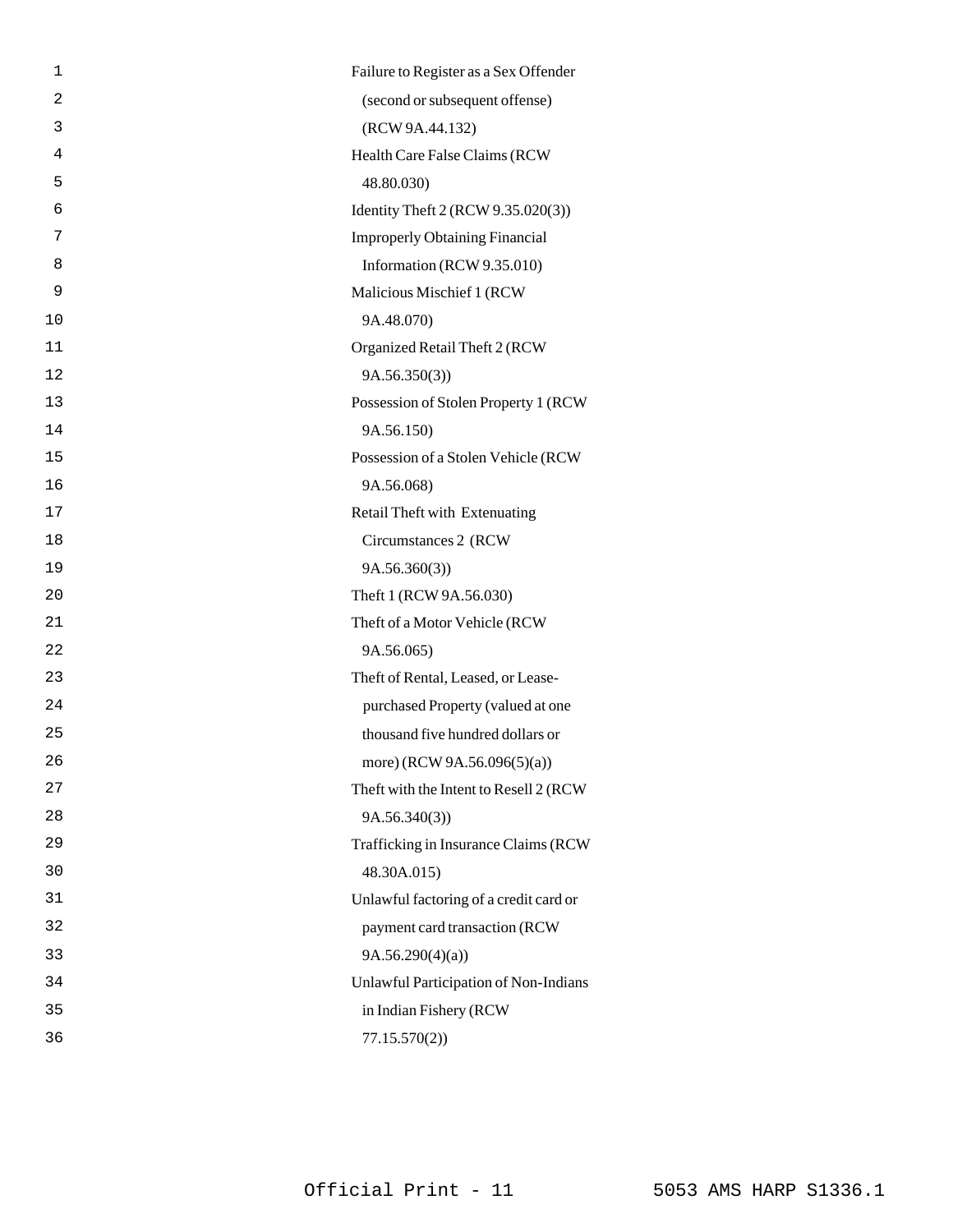| 1       | Unlawful Practice of Law (RCW            |
|---------|------------------------------------------|
| 2       | 2.48.180)                                |
| 3       | Unlicensed Practice of a Profession or   |
| 4       | Business (RCW 18.130.190(7))             |
| 5       | Unlawful Purchase or Use of a License    |
| 6       | (RCW 77.15.650(3)(b))                    |
| 7       | Unlawful Trafficking in Fish, Shellfish, |
| 8       | or Wildlife 2 (RCW)                      |
| 9       | 77.15.260(3)(a)                          |
| 10      | Voyeurism (RCW 9A.44.115)                |
| 11<br>L | Attempting to Elude a Pursuing Police    |
| 12      | Vehicle (RCW 46.61.024)                  |
| 13      | False Verification for Welfare (RCW      |
| 14      | 74.08.055)                               |
| 15      | Forgery (RCW 9A.60.020)                  |
| 16      | Fraudulent Creation or Revocation of a   |
| 17      | Mental Health Advance Directive          |
| 18      | (RCW 9A.60.060)                          |
| 19      | Malicious Mischief 2 (RCW                |
| 20      | 9A.48.080)                               |
| 21      | Mineral Trespass (RCW 78.44.330)         |
| 22      | Possession of Stolen Property 2 (RCW     |
| 23      | 9A.56.160)                               |
| 24      | Reckless Burning 1 (RCW 9A.48.040)       |
| 25      | Spotlighting Big Game 1 (RCW)            |
| 26      | 77.15.450(3)(b)                          |
| 27      | Suspension of Department Privileges 1    |
| 28      | (RCW 77.15.670(3)(b))                    |
| 29      | <b>Taking Motor Vehicle Without</b>      |
| 30      | Permission 2 (RCW 9A.56.075)             |
| 31      | Theft 2 (RCW 9A.56.040)                  |
| 32      | Theft of Rental, Leased, or Lease-       |
| 33      | purchased Property (valued at two        |
| 34      | hundred fifty dollars or more but        |
| 35      | less than one thousand five              |
| 36      | hundred dollars) (RCW                    |
| 37      | 9A.56.096(5)(b)                          |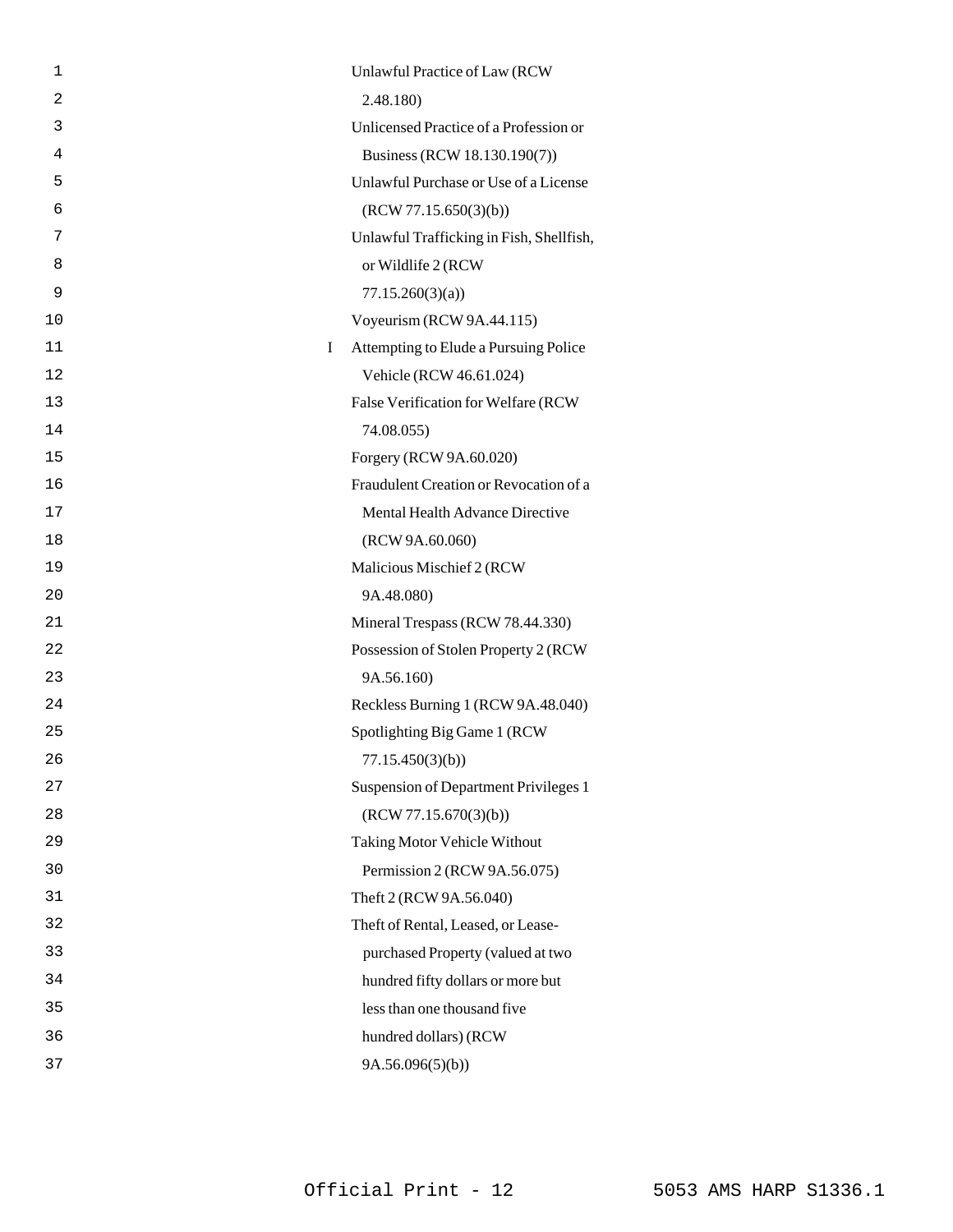| 1  | Transaction of insurance business        |
|----|------------------------------------------|
| 2  | beyond the scope of licensure            |
| 3  | (RCW 48.17.063)                          |
| 4  | Unlawful Fish and Shellfish Catch        |
| 5  | Accounting (RCW                          |
| 6  | 77.15.630(3)(b)                          |
| 7  | Unlawful Issuance of Checks or Drafts    |
| 8  | (RCW 9A.56.060)                          |
| 9  | <b>Unlawful Possession of Fictitious</b> |
| 10 | Identification (RCW 9A.56.320)           |
| 11 | Unlawful Possession of Instruments of    |
| 12 | Financial Fraud (RCW 9A.56.320)          |
| 13 | <b>Unlawful Possession of Payment</b>    |
| 14 | Instruments (RCW 9A.56.320)              |
| 15 | Unlawful Possession of a Personal        |
| 16 | <b>Identification Device (RCW</b>        |
| 17 | 9A.56.320)                               |
| 18 | Unlawful Production of Payment           |
| 19 | Instruments (RCW 9A.56.320)              |
| 20 | Unlawful Release of Deleterious Exotic   |
| 21 | Wildlife (RCW 77.15.250(2)(b))           |
| 22 | Unlawful Trafficking in Food Stamps      |
| 23 | (RCW 9.91.142)                           |
| 24 | Unlawful Use of Food Stamps (RCW         |
| 25 | 9.91.144)                                |
| 26 | Unlawful Use of Net to Take Fish 1       |
| 27 | (RCW 77.15.580(3)(b))                    |
| 28 | Unlawful Use of Prohibited Aquatic       |
| 29 | <b>Animal Species (RCW)</b>              |
| 30 | 77.15.253(3)                             |
| 31 | Vehicle Prowl 1 (RCW 9A.52.095)          |
| 32 | Violating Commercial Fishing Area or     |
| 33 | Time 1 (RCW 77.15.550(3)(b))"            |